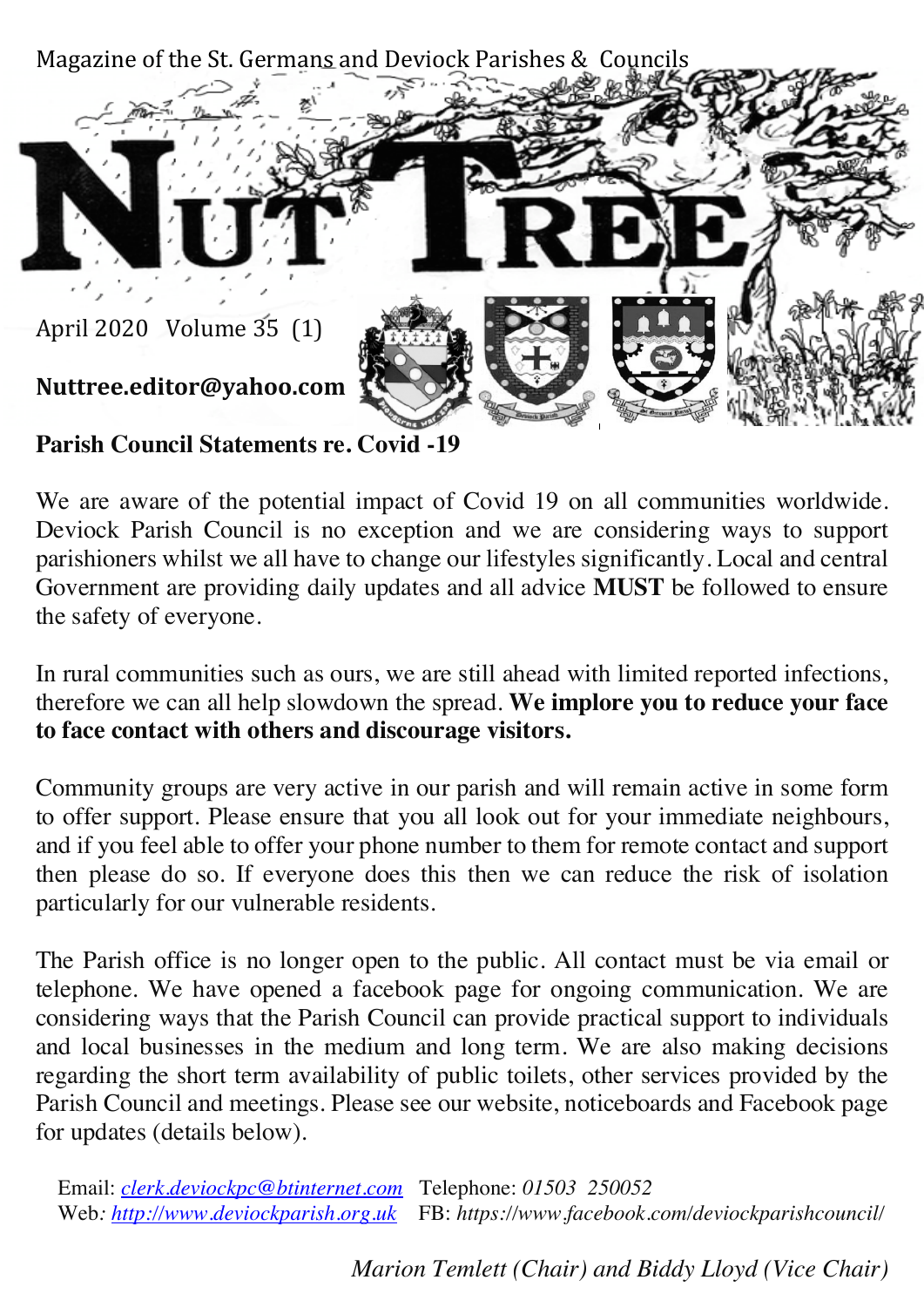### **St Germans Parish Council Covid -19 Statement**

Local and central government are providing daily updates and all advice must be followed to ensure the safety of everyone. As your local council we will try to inform and support residents with reference to information on Covid-19. All contact with the Parish Council can now only be via email, telephone or facebook. Please contact the Clerk in the first instance:

 Email: clerk@stgermansparishcouncil.gov.uk Tel: 07845130596 Web: www.stgermansparishcouncil.gov.uk FB: https://www.facebook.com/clerk.stgermans.7

We are considering ways regarding future meetings, planning and expenditure decisions provided by the parish council. For all information please refer to our website, facebook and noticeboards. Take care. *St Germans Parish Council*

### **Nature Notes**

It is the middle of March and I am already experiencing signs of birds' spring migration and the arrival of the first summer visitors. I have heard a few singing Chiffchaffs and saw on the 11<sup>th</sup> a very early House Martin above the Seaton Valley. I now await a Swallow or Wheatear before April. My attention is also drawn to the ocean and on one morning I am scanning the birds moving west into the wind. Plenty of Gannets and Kittiwakes, a few divers and auks, and then in the distance the characteristic flight of the Manx Shearwater – four of them. These are true oceanic birds and have spent the winter in the south Atlantic, first off the coast of Brazil and then across to Africa. As they return, they fly close to North America before reaching Europe, so taking a figureof-eight migratory route. They appear as dark crosses, stiff-winged, flapping and gliding over and between the waves with ease. In rough seas they can disappear from view in the troughs before reappearing metres away high above, true masters of their environment. However, on land the shearwater is ungainly and shuffles with bent legs, even using its bill and wings over rough terrain. The nearest breeding sites to us are on Lundy and the Isles of Scilly, but they can be seen offshore here from now until autumn since they forage widely. Each year I note hundreds off our coast and occasionally they form rafts in calm conditions when they dive and compete for food. They breed on remote islands with steep, grassy slopes across the west coast of Britain and Ireland, which account for 80% of the world population. Because of the risk of predation from large gulls, they visit their burrows only after sunset, avoiding the clearest of nights. The female lays just one egg and after about 60 days the parents bring less food for the youngster, which is forced to leave its burrow a few days later if it is not to starve. If it survives, the juvenile probably will not return to a breeding colony for at least two years. For the birds I have seen, it is proof that they have survived a lengthy and demanding flight back to Britain and also that the world's seasonal rhythms are still in force. *Alan Payne*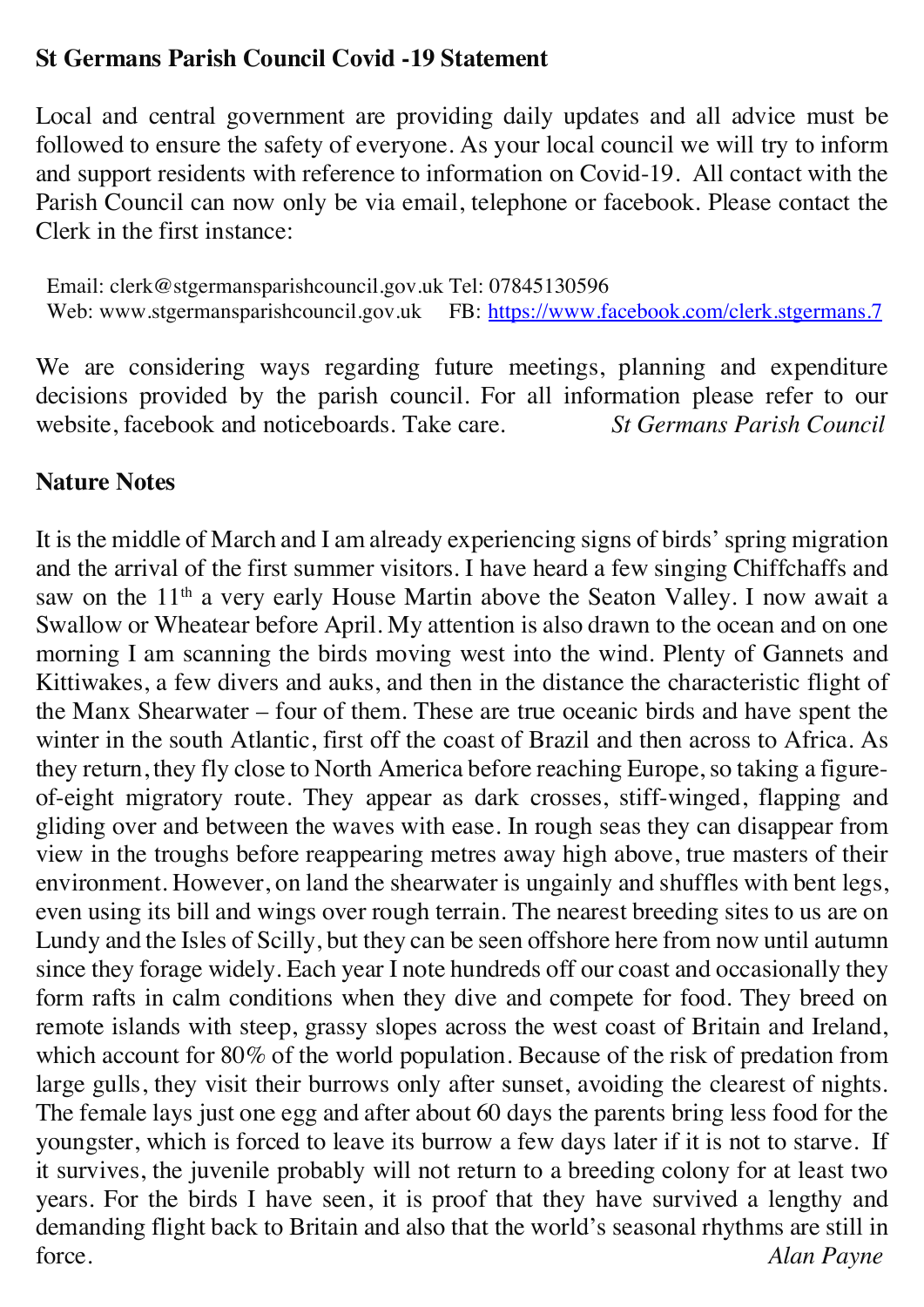### **Cornwall Council Coronavirus updates: https://www.cornwall.gov.uk/healthand-social-care/public-health-cornwall/information-about-coronavirus-covid-19/**

#### **Other News from County Hall**

Several residents have asked me why so many trees are being removed in Seaton Park. The tree removal works have been approved by Cornwall Council as part of a highway strengthening scheme.



Adjacent to the tree removal works, a section of the Seaton /Hessenford road is retained by a dry stone retaining wall, which in various places is now showing signs of failure as the river has meandered to the edge of the highway retaining wall. The tree felling has been required as part of these permanent works. Working in partnership with the Environment Agency it is proposed to straighten meandering sections of the river where this is impacting on the highway. Negotiations on the route have been undertaken and agreement is being sought for the profile and make up of the proposed diversion.

Cornwall Council is working with the Environmental Agency to ensure ecological mitigation remains a key consideration. The tree felling has been commissioned at a time with the least ecological impact (outside of the bird nesting season), approximately 50 trees have been identified for felling associated with the proposals.

The river diversion works are also being planned to be completed before September 2020 in order to avoid the fish spawning season (subject to EA agreement). The design for the river diversion and the road reinforcement is still in progress, so we cannot yet confirm the expected duration or start date at this stage.In addition I can assure that the footpath will not be permanently closed. During the construction works we are anticipating that footpath users will be safely escorted through the construction area or a fenced off path will be provided.

I would like to thank the residents who are collecting detritus from the beach in Downderry and leaving it by the bins on the slipway. The bins on the slipway are emptied every Wednesday and Saturday as per the contract for this time of the year. Any rubbish left within 5 metres of the bins should be collected but occasionally large items are left on the slipway and the local operatives are unable to lift the heavy items so they maybe left for a few days until specialist lifting equipment can be used.

South West Water are in regular attendance at Seaton to monitor the sewerage system and to make sure the process runs smoothly after all the rain we have had. Some of the water from the system is being removed by tanker in order to alleviate pressure so that we do not have any problems. SWW are currently looking into what can be done to action any modifications to the sewerage system to iron out any pinch points.

If I can help anybody with problems with Cornwall Council please contact me on 01503 220768 or richard.pugh@cornwallcouncillors.org.uk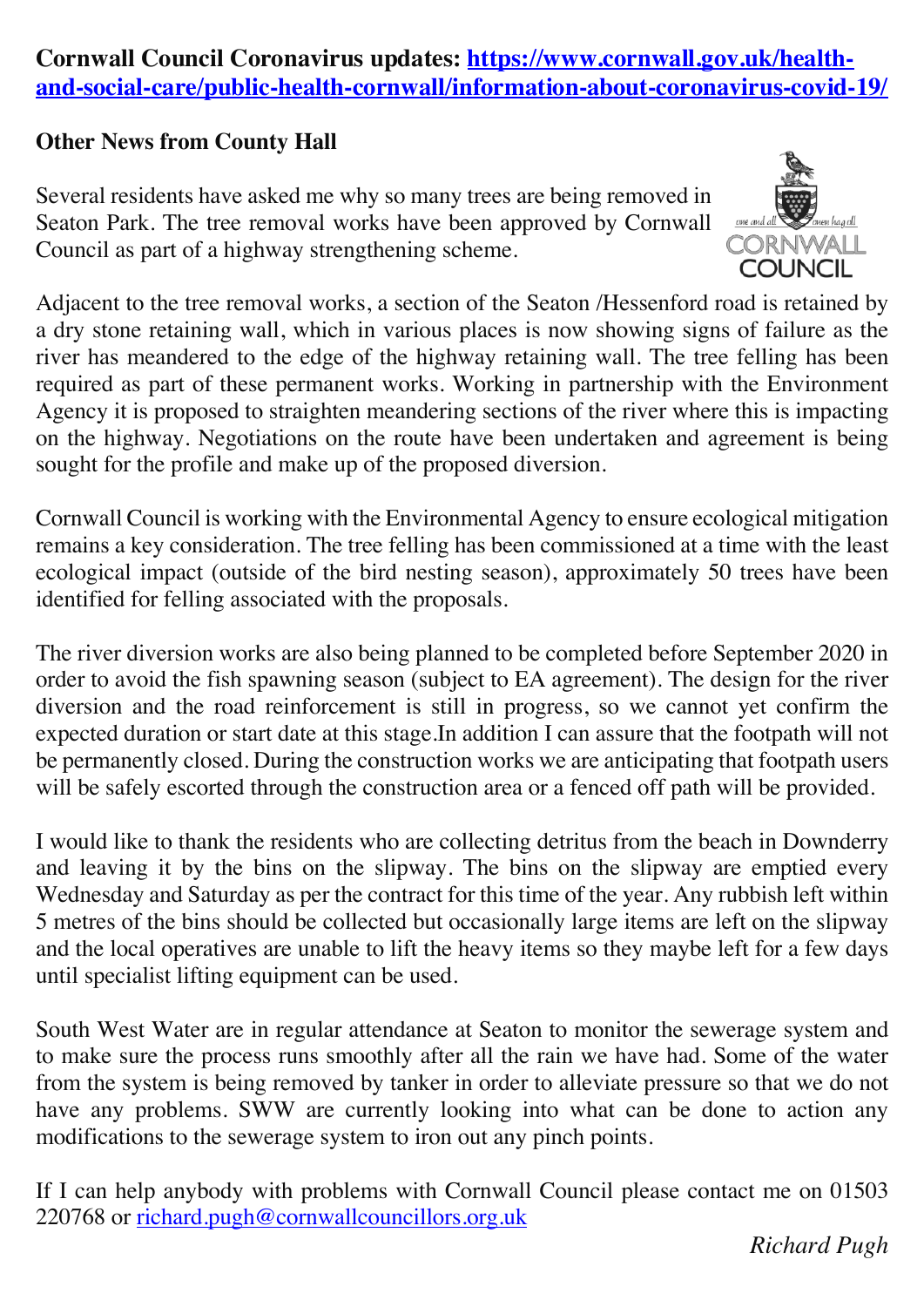# **St Germans Group Parishes – A note from the Vicar**

Due to the advice given by the government about non essential contact the community lunches and the soup and pud days at St Nicolas Church Downderry have been cancelled. We are very sorry to have to do this as we know that people enjoyed the weekly contact and the lovely home cooked meals.

We also know that during this time of uncertainty there will be apprehension, anxiety and loneliness amongst those who will have to isolate themselves from others. Please be assured that the church community will be praying daily for peace, healing, and a swift end to this dreadful virus. Our churches will also stay open to allow people to have a space for personal prayer and reflection. We can also offer help from our pastoral team of trained and licensed church visitors. If you feel you need to talk to someone, even if it is just a phone call, please phone our designated number 07979 515100 and leave a message. Pat our coordinator will arrange for someone to contact you.

This is a time when neighbourhoods need to pull together and look out for one another, and although we cannot get too close, we can still do this through a phone call or an email or a friendly wave over the garden fence. Please be assured that my thoughts and prayers are with you all.

*Revd Lynn Parker*

# **Debut Editorial**

Well! What a month to take over editorial responsibilities! For reasons you'll understand, we're sadly mostly announcing cancellations of events this month. By the time the Nut Tree arrives on your doorsteps, more may have changed or been cancelled. Please check before making any firm plans. The Nut Tree is entering its 35<sup>th</sup> year as a familiar icon of community life in Nut Tree Land; it was therefore inconceivable that it could be allowed to end at the conclusion of Biddy Daniel's tenure at the editorial helm. New volume, new year, new (nervous!) editor. If I can be even half as successful as Biddy has been at keeping the editions flowing I'll feel I've made a difference. Biddy certainly has, and we owe her, and her family through their own long association with the Nut Tree, an enormous debt of gratitude. For the future, the routine remains the same. Items for inclusion by the  $17<sup>th</sup>$  of the month please, to the email address above or, less ideally, in hard copy to our Parish Clerks. *New Ed*

# **The Zone a Fresh Expression of The Methodist Church in Downderry - The Chapel by the Sea**

Sadly, all church activities at the Zone are cancelled for the foreseeable future.

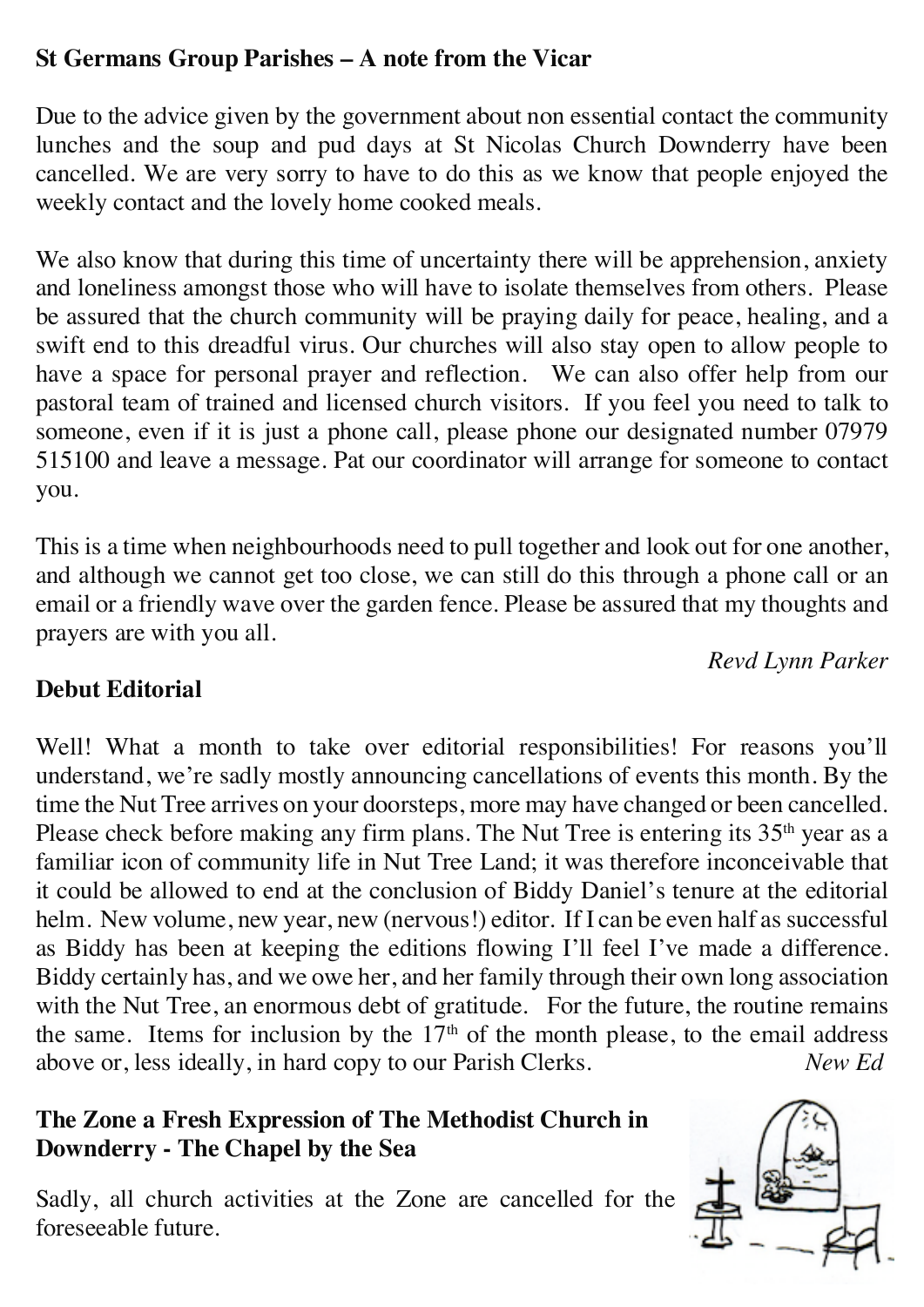### **St Germans Parish Council – Other News**

Housing - At our February meeting, Noreen Jefferies, rural housing enabler at Cornwall CC, gave an informative presentation on the delivery of affordable housing. There is a need in our parish, and this is something we will be looking at in the coming weeks.

Transport. At long last, the St Germans area is reasonably well served by public transport. There are frequent stopping trains in both directions; there are many buses, including 8 per day from St Germans to Derriford. Hats off to the rail and bus user group for all they have achieved. Citibus has the bus contract for the next 8 years.

Climate Change. Councillors attended the workshop run by Cornwall CC in Liskeard. There were interesting talks from Cornwall councillors who have many exciting ideas, including Forest for Cornwall. There was an enthusiastic interchange of ideas from representatives from parish councils and environmental groups. Our parish council is committed to the Climate Change Initiative and will be looking at all the options.

Dog poo (again). Sadly, some dog owners are allowing their dogs to foul footpaths and also fields where there may be crops and there is no right of way. The bins are there. Please use them.

Council Meetings. Next meeting was to have been 27<sup>th</sup> April, Tideford British Legion (Annual Parish meeting ) Now tbc.

*Councillor Patricia Pipe*

#### **Deviock Parish Council – Other News**

Meetings. The Parish Council is currently waiting on government advice regarding the statutory process of meetings and whether these can be held virtually. We will keep you informed as to how meetings will proceed via the Deviock Parish website. Please also see the website (see below) for a full list of 2020 meeting dates.

Deviock Parish Council Loan Fund. Deviock Parish Council provides interestfree loans (up to £1,000) to local organisations for specific projects (subject to terms and conditions). Please contact the Clerk or one of the Councillors if your organisation thinks it could benefit from this service. The Deviock Parish Office is located at: The Vestry, St. Nicolas Church, Main Road, Downderry PL11 3LE.<br>Tel. (01503) 250052 (Wed and Thurs afternoons) / Email: Tel. (01503) 250052 (Wed and Thurs afternoons) / Email: clerk.deviockpc@btinternet.com (Mon-Fri).

Deviock Annual Parish Meeting. It was agreed at the Deviock Parish Council Meeting on 12<sup>th</sup> March that pending statutory approval, the Annual Parish Meeting of  $7<sup>th</sup>$  May should be postponed due to concerns about a large gathering of people, Any speakers who had been approached to give a talk at the meeting will be contacted with a view to the talks being re-arranged for later in the year. The Parish Council apologises for any disappointment. *Karen Pugh (Clerk)*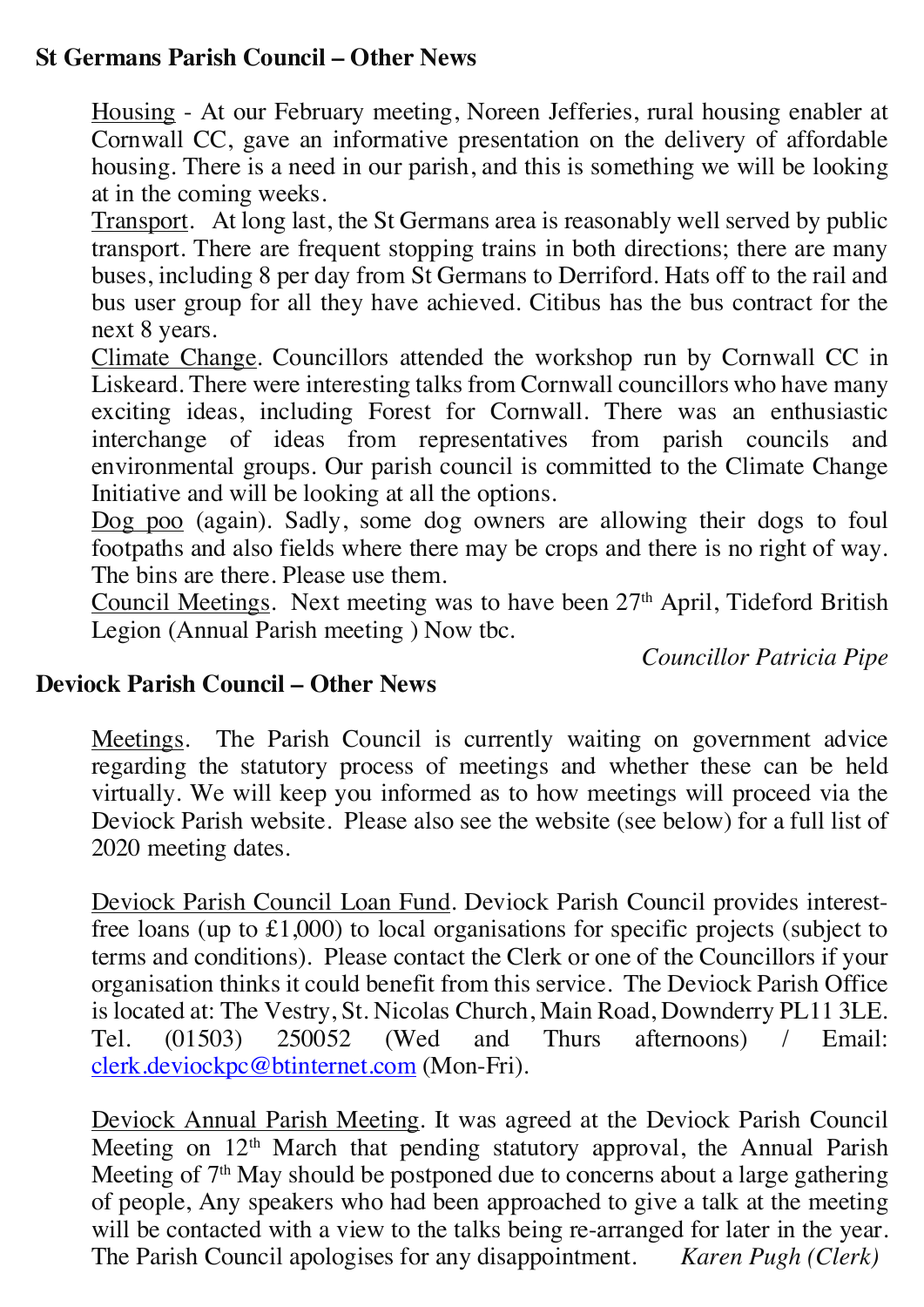### **Local business support for those affected by Covid -19.**

Several local shops and businesses are making arrangements to offer free or subsidised deliveries. Although Nut Tree does not normally accept commercial advertising, we are aware that Downderry Stores, St Germans Community Shop, Tredinnick Farm Shop, Bond Timber and Bray's butchers are all planning delivery and/or support services as a public service to those unable to shop for themselves. Several pubs and cafés are now offering take away food services. This is neither an exclusive list nor an endorsement by Nut Tree – just those we are aware of at the time of going to print. Speak to shops and businesses direct for full details and do try to 'buy local'.

# **St Germans & District Garden Club**

We've sadly had to cancel our planned meeting on Wed 15<sup>th</sup> April. Tim Ellis was coming to talk to us about his favourite subject 'Euphorbias'. We are hoping this will can be rearranged but we will inform members by email. The Table Top sale on Sat 18<sup>th</sup> is also postponed indefinitely.

#### *Ann Drew*

# **St Germans Thursday Club**

Club meetings recently have developed into wonderful opportunities for reminiscing about the history of St Germans. One of our members brought in two large, very fascinating albums containing many old photos and postcards of St Germans and environs and matchbox covers and matchbooks from a lifetime'scollecting. We would still like to hear from anyone who wishes to share photos and memories of our village.

All meetings are now regrettably cancelled for the foreseeable future. Since we will not have our usual get-togethers, please get in touch with other club members for a chat, and for short and medium walks around the village; eg, short trips to the Quay to sit on the benches and watch birds and chat, or up on to Longfield for the view and the fresh air. *Sue Cousins*



**Cornwall Hospice Care** Regrettably it has been necessary to cancel the last Baked Potato Lunch of the season which was to have been held on Thu 2<sup>nd</sup> April. Thank you all for your support this season & we look forward to seeing you all again soon. Stay safe

# **URGENT - St Germans Flower and Vegetable Show**

Notwithstanding CV19, St Germans Flower and Vegetable Show's future is also threatened by lack of support! **Final deadline for new volunteers is Thu 30th Apr 20**. The few remaining committee members met as advertised this week hoping to welcome new volunteers (some villagers had previously suggested they may be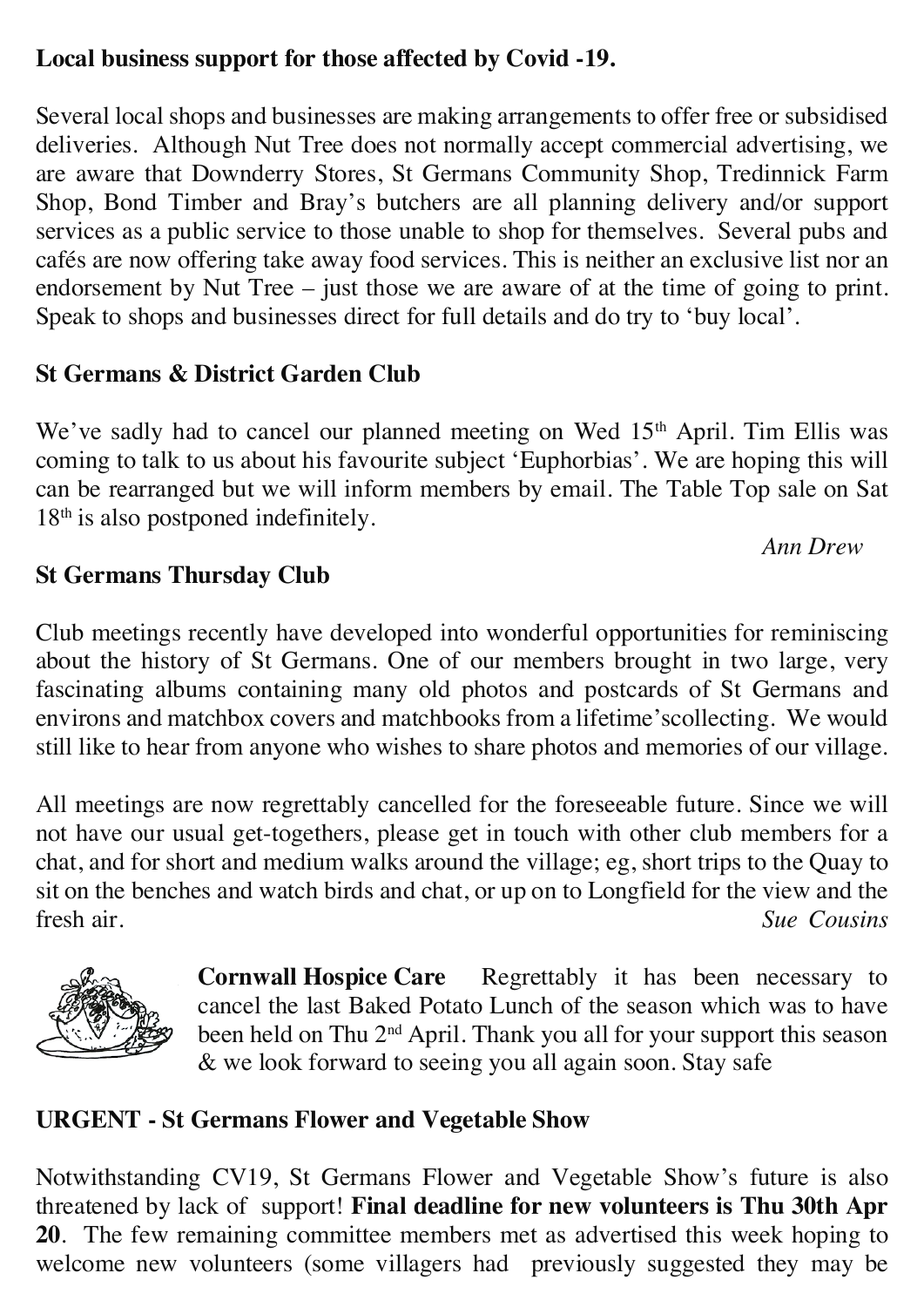attending) only to face an empty room. Not one member of our parish or surrounding areas attended nor got in contact to offer their support of this long standing community event and so it is with very sad hearts that we must announce that **if we cannot find new supporters by the end of April the show will close**.

Come on Folks, this will be the show's 49th year and WE NEED YOU! YES, we need committee members, YES, we need volunteers on the day but as the old adage says 'many hands make light work.' Even if you could only spare a half hour to help serve refreshments or an hour the night before to help us get the tables out of storage WE NEED YOU! And of course we always need more exhibitors because 'the more the merrier.' Judges are already booked, printers ready to run schedule copy, the dates pencilled in the diary, now it is up to you our community. If you feel able to help in any shape or form please contact our Chairperson Jenny Putt on 01503 230766.

*Catherine Miles*

# **Downderry and Seaton Village Hall (**www.downderryandseatonvillagehall.co.uk)

Membership: Membership runs from our AGM, which was held on 28th February, to the end of February 2021. Please support us by becoming a member or renewing your membership this month. The annual membership fee is £7.00 per person and juniors (14-15 year



olds) £3.50 each. For ease, you can become a member or renew your membership via our website, speak to a Committee Member or, as usual, collectors will visit current members to collect your subscription.

Bric-a-Brac: The Committee would like to thank Sue Langridge for all her hard work for previously collecting and managing the bric-a-brac and book stall on their behalf. **Sadly due to the emerging situation we have decided to cancel all events for the foreseeable future.** 

Looking further ahead (and these still remain subject to change of course):

Art & Crafts Show 2020: Sat 25th July - Sun 2nd August. If you'd like to book a table at this very popular event see our website or forms in the Village Hall and Shop, or contact Keith or Mandy Smith on 01503 250412. Last date for booking tables is Mon 4th May.

Garden and Produce Show, Sat 8th August. If you live within a ten mile radius of Deviock School and are a grower, arranger, crafter, photographer, writer or cook and no matter your age or expertise, it's now time to start planning what you will enter. There are a wide range of classes for adults and children. The full list and rules can be found on our website and leaflets in the Village Hall and Shop. Nominations are now open for the Residents' Association Cup for the best managed garden in a manner appropriate to the site. Also the Vittle Shield for the best Window Box or Hanging Basket; simply obtain the owner's permission and then give details to any Committee Member, post in the Village Hall post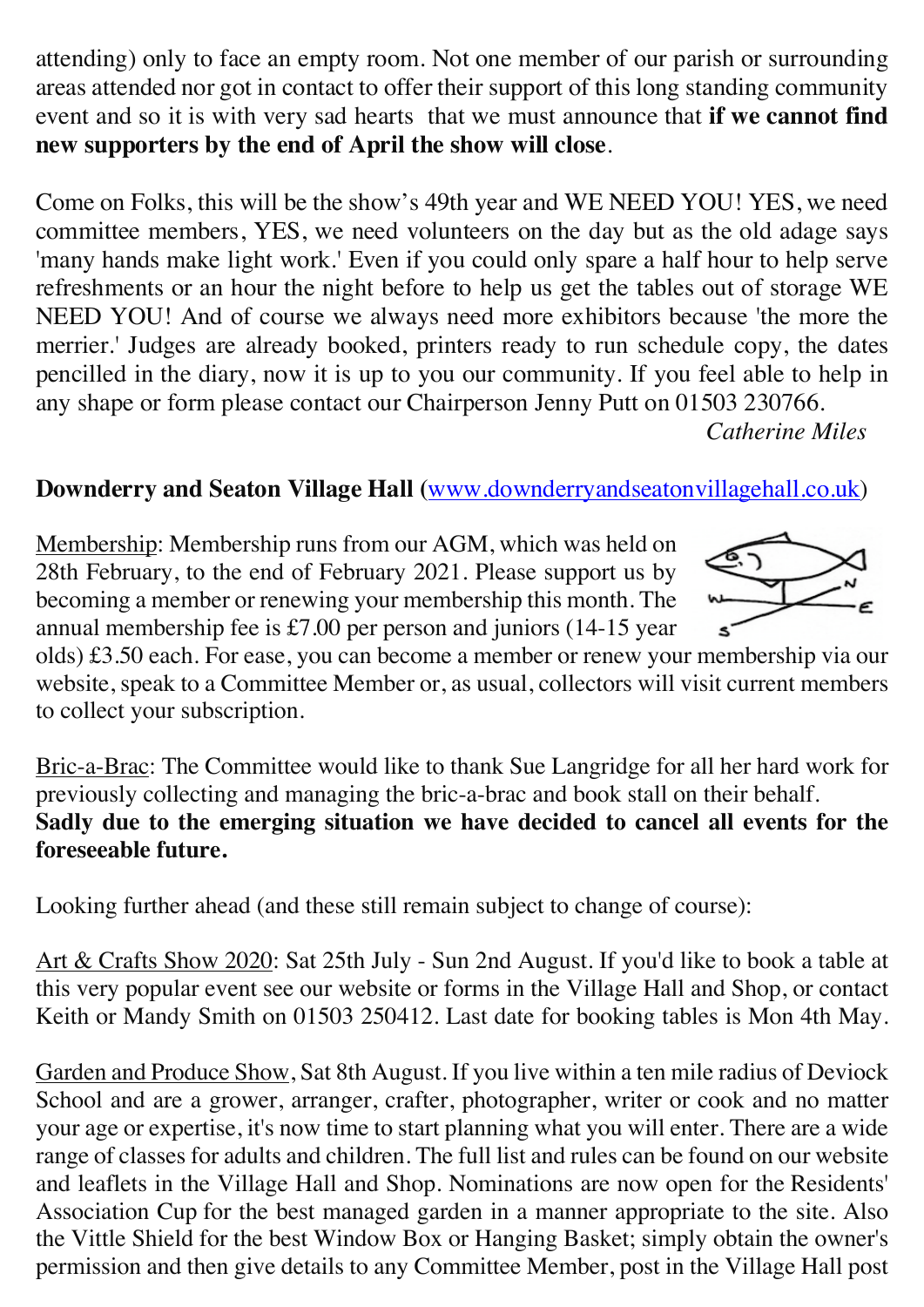box or email details to downderryandseatonvillagehall@gmail.com by 10th July. Judging will take place between the 17th and 24th July. *Mandy Smith* 

### **News From DaSRA -The Downderry and Seaton Residents Association**

While the crisis triggered by the Coronavirus is global in scale, it is demanding a response from each of us individually in our local communities. To inform our responses we need information, and with your help and support DaSRA is seeking to play a key role in our own community by acting as a conduit for information through our website www.dasra.co.uk. If you, your community group or your business provides a service to local people, and you want to communicate information about what and how you are operating during this uncertain period, do send an email to info@dasra.co.uk and we'll put information on the DaSRA website. Obviously we can only add what is sent to us, so do stay in touch. *Laura Done 01503 250911*

#### **Simple Ways to Save the Planet – April**

My very wise mother always said "actions speak louder than words." This may be true, but it can sometimes feel like a hard mantra to follow. Time is often short, and actions require time. By sharing things on social media we can feel like we've achieved something, but I have a suspicion that social media platforms have the opposite effect; by manipulating and eroding our time we leave less room for actually doing physical actions. And it is actions that count; planting, mending, making. Sometimes words can be actions; for example writing this article, or canvassing a councillor or MP, but ultimately they are only effective if the end result is action. So the question must always be 'what do we want to achieve?' If tree planting is your thing, make sure you leave space in your life to plant trees, or to change your energy supplier to a green one, or to plan a holiday that doesn't involve flying, or to set up Ecosia as a web browser, or to put up bird boxes and make log piles etc etc. However none of us are superhuman, so by all means share things that you know you'll never do. But if you can, see if you can draw them to the attention of someone who may be able to follow it through. Make your words become actions and life will feel much fuller for it.

Tip for April: Now is a good time to let your grass grow long. Bulbs like crocuses and snowdrops will benefit from having their leaves left to die back naturally and small mammals will find shelter. You'll be amazed at the diversity of plants that will grow in a little plot of uncultivated meadow, and the number of moths and butterflies that they will attract. *Lizzy Stroud*

#### **Nut Tree Distribution**

As many of our normal delivery network are over 70 or otherwise vulnerable, there is a requirement for temporary delivery helpers in all Nut Tree areas. Over 16s only please but perhaps a really helpful time filler and spot of exercise for those now unexpectedly off school or Uni? Please email the editor if you are able to help.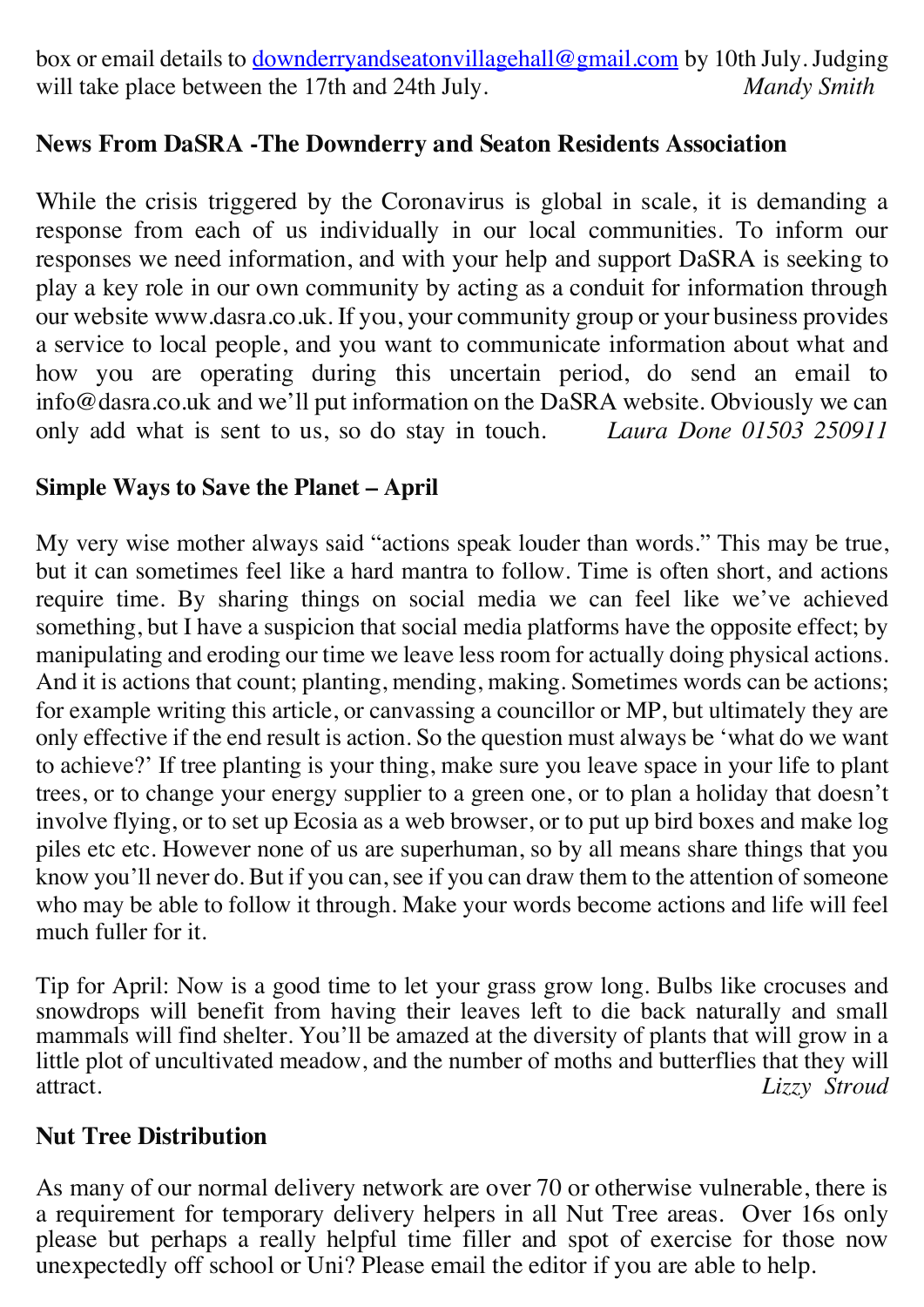### **Community Bus News.**

In response to the challenge posed by the Coronavirus/Covid-19 pandemic until further notice the Downderry Community Bus has cancelled all planned excursions and regular services to Truro, Tavistock, Totnes, Looe and Exeter. IT WILL CONTINUE for the moment to operate the two weekly service routes to Plymouth (every Tuesday at 09.30) and to Liskeard (every Thursday at 09.30) to offer the community a means to do essential shopping and visits to pharmacies, banks, post office etc. IT WILL ALSO operate the early morning 08.45 Seaton to Downderry service route on weekdays until March 27 and again from April 14. These continuing services may also have to be cancelled at short notice, however, in response to the rapidly changing challenge of the pandemic. Updates and the timetable can be found on the DaSRA (Downderry and Seaton Residents Association) website www.dasra.co.uk. Sadly the Community Bus coffee mornings have also been cancelled until further notice, but we will still make the 300 Club draw and winners will be notified accordingly.

| Mar                                                                                 |                |          |         |         |       |       |  |
|-------------------------------------------------------------------------------------|----------------|----------|---------|---------|-------|-------|--|
| Thursday                                                                            | 19             | Liskeard | 9.30 am | 2 Hours | £1.90 | £2.60 |  |
| Tuesday                                                                             | 24             | Plymouth | 9.30 am | 4 Hours | £2.70 | £3.90 |  |
| Thursday                                                                            | 26             | Liskeard | 9.30 am | 2 Hours | £1.90 | £2.60 |  |
| Tuesday                                                                             | 31             | Plymouth | 9.30 am | 4 Hours | £2.70 | £3.90 |  |
| $_{\rm Apr}$                                                                        |                |          |         |         |       |       |  |
| Thursday                                                                            | $\overline{2}$ | Liskeard | 9.30 am | 2 Hours | £1.90 | £2.60 |  |
| Tuesday                                                                             | 7              | Plymouth | 9.30 am | 4 Hours | £2.70 | £3.90 |  |
| Thursday                                                                            | 9              | Liskeard | 9.30 am | 2 Hours | £1.90 | £2.60 |  |
| Tuesday                                                                             | 14             | Plymouth | 9.30 am | 4 Hours | £2.70 | £3.90 |  |
| Thursday                                                                            | 16             | Liskeard | 9.30 am | 2 Hours | £1.90 | £2.60 |  |
| Tuesday                                                                             | 21             | Plymouth | 9.30 am | 4 Hours | £2.70 | £3.90 |  |
| Thursday                                                                            | 23             | Liskeard | 9.30 am | 2 Hours | £1.90 | £2.60 |  |
| Tuesday                                                                             | 28             | Plymouth | 9.30 am | 4 Hours | £2.70 | £3.90 |  |
| Thursday                                                                            | 30             | Liskeard | 9.30 am | 2 Hours | £1.90 | £2.60 |  |
| May                                                                                 |                |          |         |         |       |       |  |
| Tuesday                                                                             | $\overline{2}$ | Plymouth | 9.30 am | 4 Hours | £2.70 | £3.90 |  |
| Thursday                                                                            | $\overline{7}$ | Liskeard | 9.30 am | 2 Hours | £1.90 | £2.60 |  |
| Tuesday                                                                             | 12             | Plymouth | 9.30 am | 4 Hours | £2.70 | £3.90 |  |
| Thursday                                                                            | 14             | Liskeard | 9.30 am | 2 Hours | £1.90 | £2.60 |  |
| Tuesday                                                                             | 19             | Plymouth | 9.30 am | 4 Hours | £2.70 | £3.90 |  |
| Thursday                                                                            | 21             | Liskeard | 9.30 am | 2 Hours | £1.90 | £2.60 |  |
| Tuesday                                                                             | 26             | Plymouth | 9.30 am | 4 Hours | £2.70 | £3.90 |  |
| Thursday                                                                            | 28             | Liskeard | 9.30 am | 2 Hours | £1.90 | £2.60 |  |
| TO BOOK SEATS TELEPHONE DOWNDERRY (01503) 250055 Mon-Fri 9.00am-5.00pm              |                |          |         |         |       |       |  |
| No Weekends, and no chasing Bev down at the pub to make a booking - Bev might bite! |                |          |         |         |       |       |  |

*Kevin Done, 01503 250911, or kevindone@hotmail.com*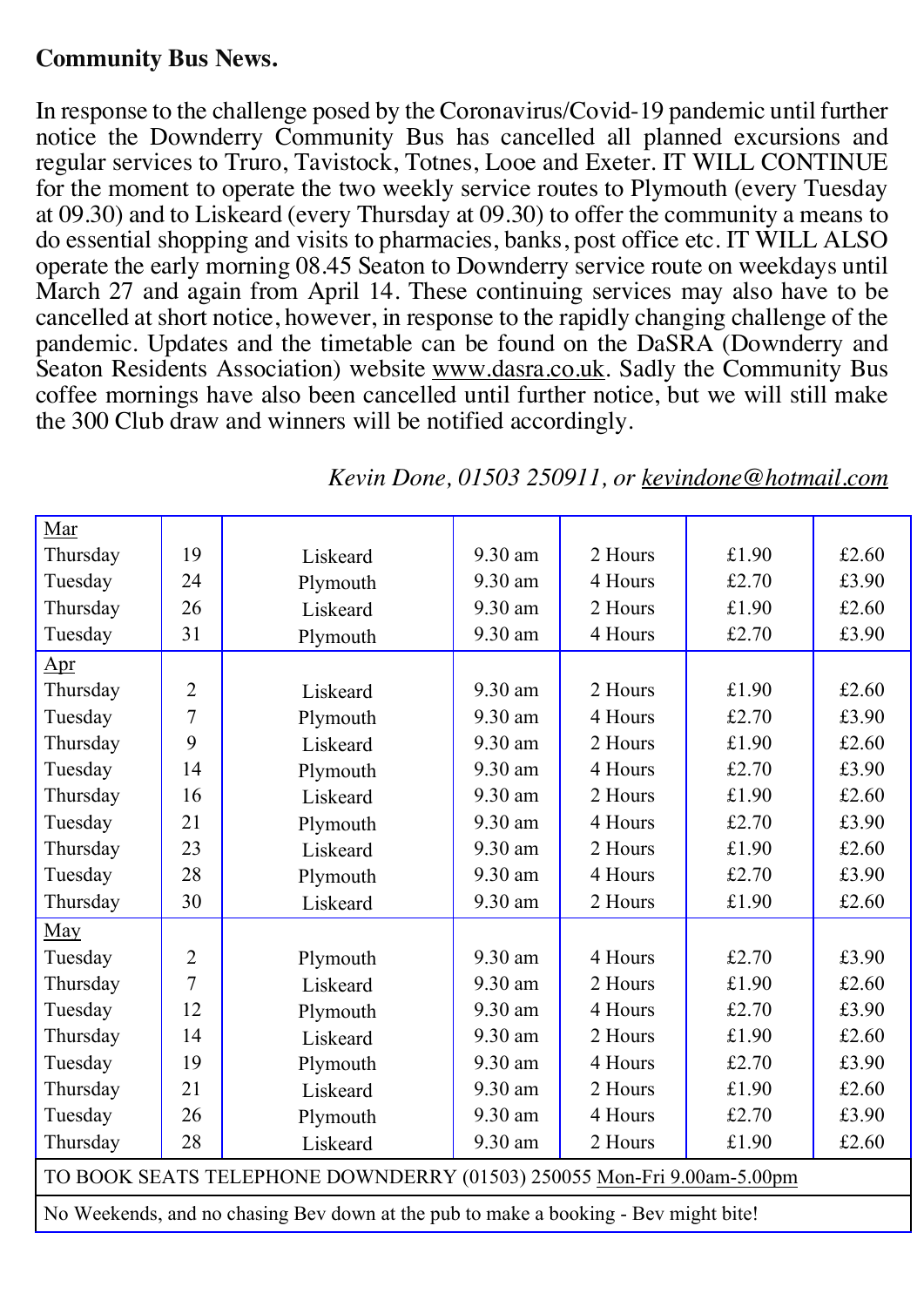### **Buses and Trains - St Germans & Area Public Transport Group**

Trains We'll be working soon on the May train timetable and hope to have it ready for the beginning of May - if we don't get the details in time for the next month, we'll put copies in shops and pubs before 16<sup>th</sup> May and you'll get your own copy with the June Nut Tree. There will be a number of useful changes. I hope the improvements suit your needs.

Buses Don't forget to check the revised 70 and 75 timetables for minor changes - due to start on Monday  $\sum_{n=1}^{\infty}$  March. And a reminder that the new 71 route will enable you to get direct to Derriford (42 minutes from St Germans, and 6 buses a day). The first bus from St Germans is at 8 a.m., and the last one back from Derriford leaves at 16:45. If you want to get into Plymouth it's 24 minutes from St Germans to Saltash and then buses every 10 minutes into the city centre. Look out for our flyers in shops, pubs etc., giving brief details of the times. The full timetable continues to be in the Go Cornwall red booklet. Cornwall Council has agreed a tender with Go Cornwall for subsidised buses throughout the county, and is very supportive to building an improved system - we can support this by making sure the buses are well used.

Are you on our mailing list? Keep up to date with events and other information:<br>sgrug@railholiday.co.uk: Facebook - sgrug. Alan Cousins 01503 230106 sgrug@railholiday.co.uk; Facebook - sgrug.

#### **Save the Children Plants**

Although we have had to cancel all fund raising events, there will still be a supply of useful and decorative plants for sale in Sunnyside car bay in Downderry, At the moment there are echium pinniniana (the big ones), echevaria, a few onions ready to plant out, house leeks and aeoniums, Coming soon: ricinus, ox eye daisies, nicotiana, french beans, runner beans, nerines, courgettes and more . Any requests ?

I have set up a Nutree gardeners Facebook page , if you are interested please sign up and contribute! Stay safe and well and happy gardening *Chris Wiseman*

#### **Downderry and Seaton WI**



The WI meeting on 14<sup>th</sup> April is cancelled

The committee are working hard to provide as many members as possible with opportunities to socialise from a distance and we are planning ways of trying to work with the new measures that are being put in place to "shield" our more vulnerable members. As we find out what will be allowed to do, suitable activities will be organised and technologies developed to assist good communication and the upkeep of positive mental health.

We are going to be doing a lot of gardening during April especially on Thursday 16<sup>th</sup> and 30<sup>th</sup> from 2.00 p.m. and on Saturday 18<sup>th</sup> April from 10.00 a.m. Please meet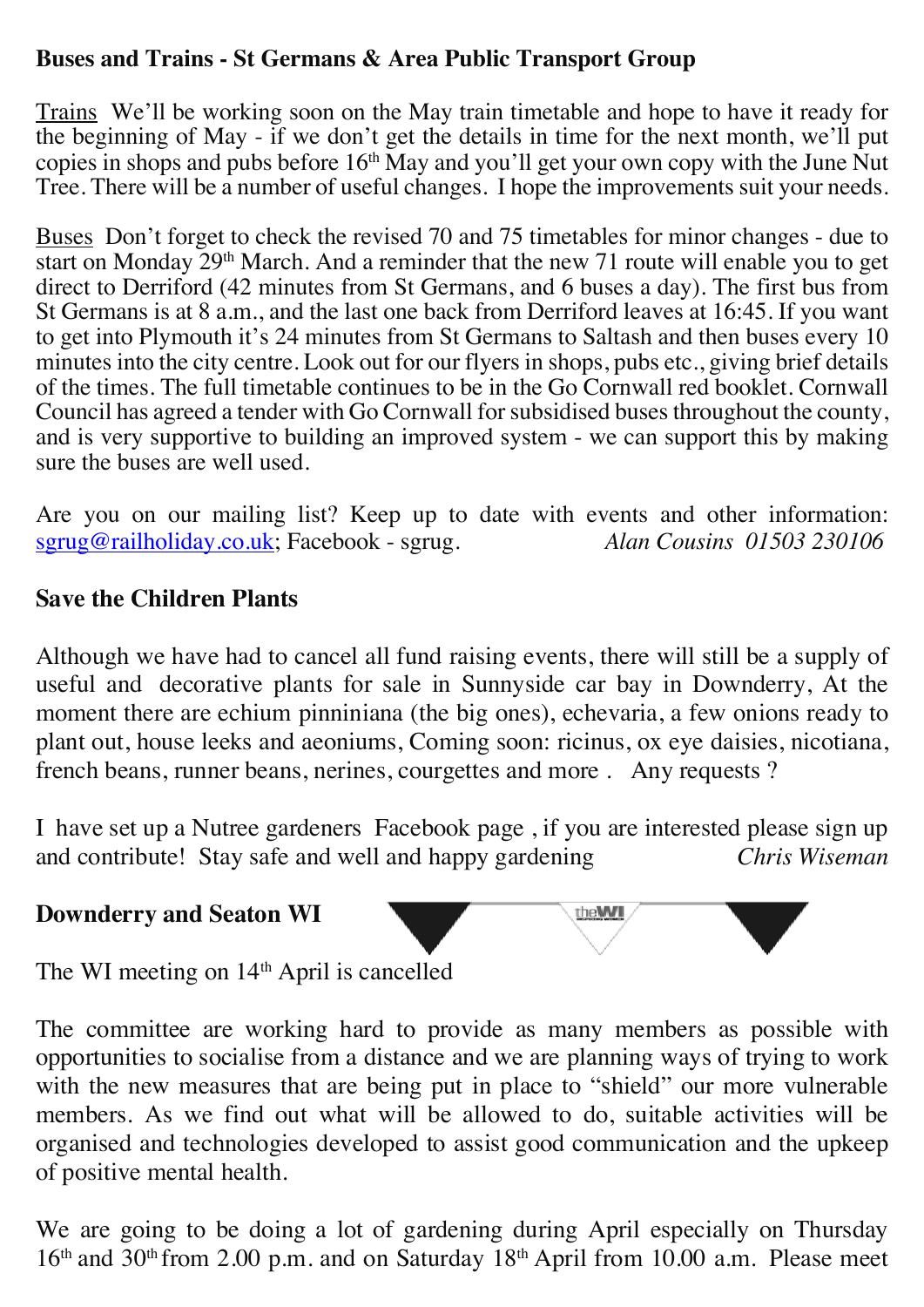down by Broad's Yard and bring any gardening equipment that you can. Anyone who wants to join us would be most welcome. Contact downderryandseatonwi@gmail.com for more information. Also look out for our Facebook page coming soon.

*Maura Swabey*

# **Hessenford WI**

March was the month of our AGM but before that we had the presentation of our annual cups and trophies. Miriam won both the Bloom of the Month and the Competition Cups. Rose received the President's cup and members voted that Marie should have the Molly Bersey cup for her valued contribution to the well being of our W.I.

Moving on to the AGM, we were pleased to welcome Jenny Daniels as our teller. Jean presented the financial statement which was duly adopted. As Secretary, Rose gave the annual report which showed the many varied and interesting speakers and activities in which we have participated over the past twelve months. A surprising number of events considering we are a small Institute.

As our President Jackie was unable to attend, Marie read out her report. Jackie said how much she had enjoyed being our president, gave her thanks to the committee for the support they had given her and complimented us on being such a cheerful friendly group.

Marie became our new president, with Yvonne as vice president also continuing as Minutes Secretary. Jean continues as Treasurer and Rose as Secretary and Press Secretary. Jane stays as MCS rep. We were pleased to welcome Jaz to the Committee.

Unfortunately in the light of the current COVID19 situation we have decided to suspend our meetings until July, when we will review matters. *Rose Gething*

# **Hessenford News**

Well I guess it's a fast and ever changing situation but there are definitely worse places to live than Hessenford during this present, devastating for some, crisis. The next few weeks may be tougher for some villagers more than others. Best made plans and normal routines may be affected, but it's good to know that you're living amongst a caring community, with people looking out for and looking after one another. Let's hope the extreme measures being taken have the desired effect sooner rather than later and we can resume our normal lifestyles without restriction. In the meantime get out in the fresh air when you can and enjoy the wonderful display of daffodils and primroses on our verges and in our hedgerows, make a plan to take a walk in the woods as the bluebells should be coming into flower soon, see what you can do in your garden and see what wildlife you can attract to your garden.